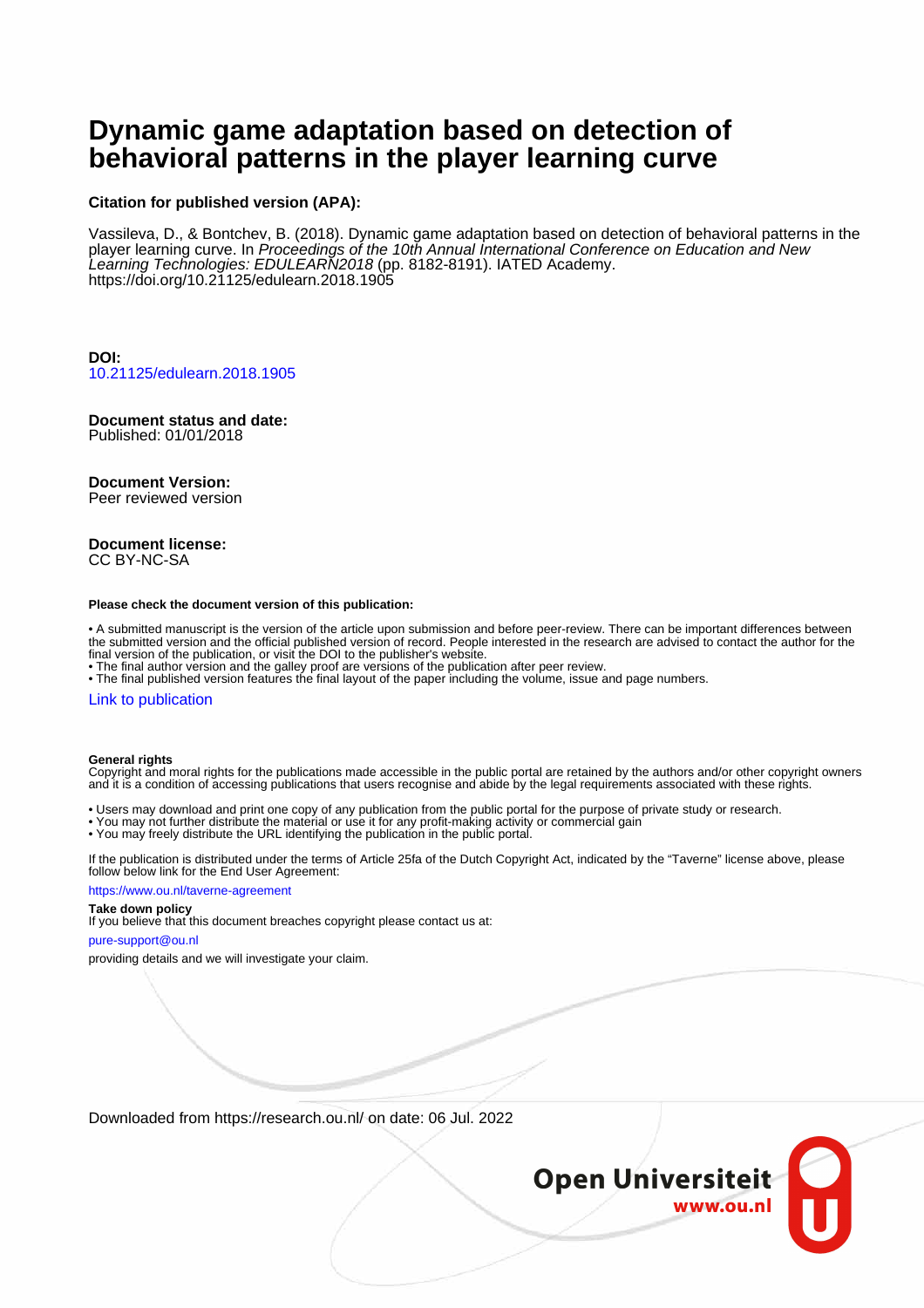# **DYNAMIC GAME ADAPTATION BASED ON DETECTION OF BEHAVIORAL PATTERNS IN THE PLAYER LEARNING CURVE**

## **Dessislava Vassileva<sup>1</sup> , Boyan Bontchev<sup>2</sup>**

*1 Scientific Research Department (NIS), Sofia University St. Kl. Ohridski (BULGARIA) 2 Faculty of Mathematics and Informatics, Sofia University St. Kl. Ohridski (BULGARIA)* 

### **Abstract**

In educational serious games, the learning curve of a player represents his/her progress in acquiring cognitive abilities and new knowledge necessary for solving the game challenges. Hence, it is very important for an adaptive serious game to have a mechanism for detection of patterns of player´s learning curve in playing time. The paper presents the application of a game adaptation method based on automatic and dynamically detection of specific learning curves at runtime within a 3D video game of car driving in various weather conditions. The method uses a client-side software component called "Player-centric rule-and-pattern-based adaptation asset" and developed within the scope of the RAGE (Realising and Applied Gaming Ecosystem) H2020 project. The component is incorporated into a 3D car driving video game in order to enable a dynamic detection of different patterns of player performance. It allows the video game scenario to be adapted to each player by providing appropriately for him/her challenges and game features. We carried out a practical experiment with students from Sofia University, Bulgaria, where we found that adaptation of game difficulty by applying the RAGE software component resulted to improved game playability.

Keywords: game adaptation, player learning curve, detection, behaviour pattern, game component, RAGE.

### **1 INTRODUCTION**

Nowadays, video games became part of the culture of people of all ages and their popularity grows every day [1]. They are amusing and engaging, and besides entertainment, they are also used in various fields such as medicine, engineering, education, etc. to acquire new knowledge and skills [2]. The main goal of video games in these areas is to create gameplay scenarios for learning new knowledge and training skills based on tracking player progress, i.e. level of performance, acquired knowledge, or skills. One of the methods for player progress monitoring is using of learning curves. A learning curve presents the course of progress made in learning new skills and knowledge over time [3]. In video games, the learning curve illustrates the specific performance to an individual player in acquiring of new playing skills, cognitive abilities and knowledge to solve the challenges in the game, usually in a restricted time [4]. Detection of the player learning curve is very important for the implementation of an effective learning process through playing a game because it enables to identify the current state of a player and, hence, what activities (gameplay scenarios with different difficulties, learning exercises, etc.) are appropriate for him/her. A learning curve is different for each player [5]. This fact implies developing an adaptive gameplay scenario depending on it that adjusting of game difficulty and challenges in order to retain player motivation, engagement, and efficiency of the learning process [6].

In this study, we present a method for dynamic game adaptation based on detection of behaviour patterns in the player learning curve and, as well, an experimental study that evaluates its effectiveness. The adaptation according to this approach was accomplished using a game component named "Player-centric rule-and-pattern-based adaptation asset" and developed within the scope of the RAGE (Realising and Applied Gaming Ecosystem) H2020 project. The component is integrated within a car driving video game and allows dynamic registration and detection of behaviour patterns of specific player learning curves representing overall player performance over time (OPP). When a pattern behaviour in the player learning curve is identified a pre-defined event is triggered and weather conditions (level of illumination, fog, rain, etc.) in the game are changed. The goal of weather changes in the game is to provide the most appropriate gameplay scenarios in order to improve driving skills of the player depending on his/her current OPP.

A practical experiment was conducted with students from Sofia University, Bulgaria, in order to evaluate the effect of a dynamic adaptation of the car driving game according to pre-defined behaviour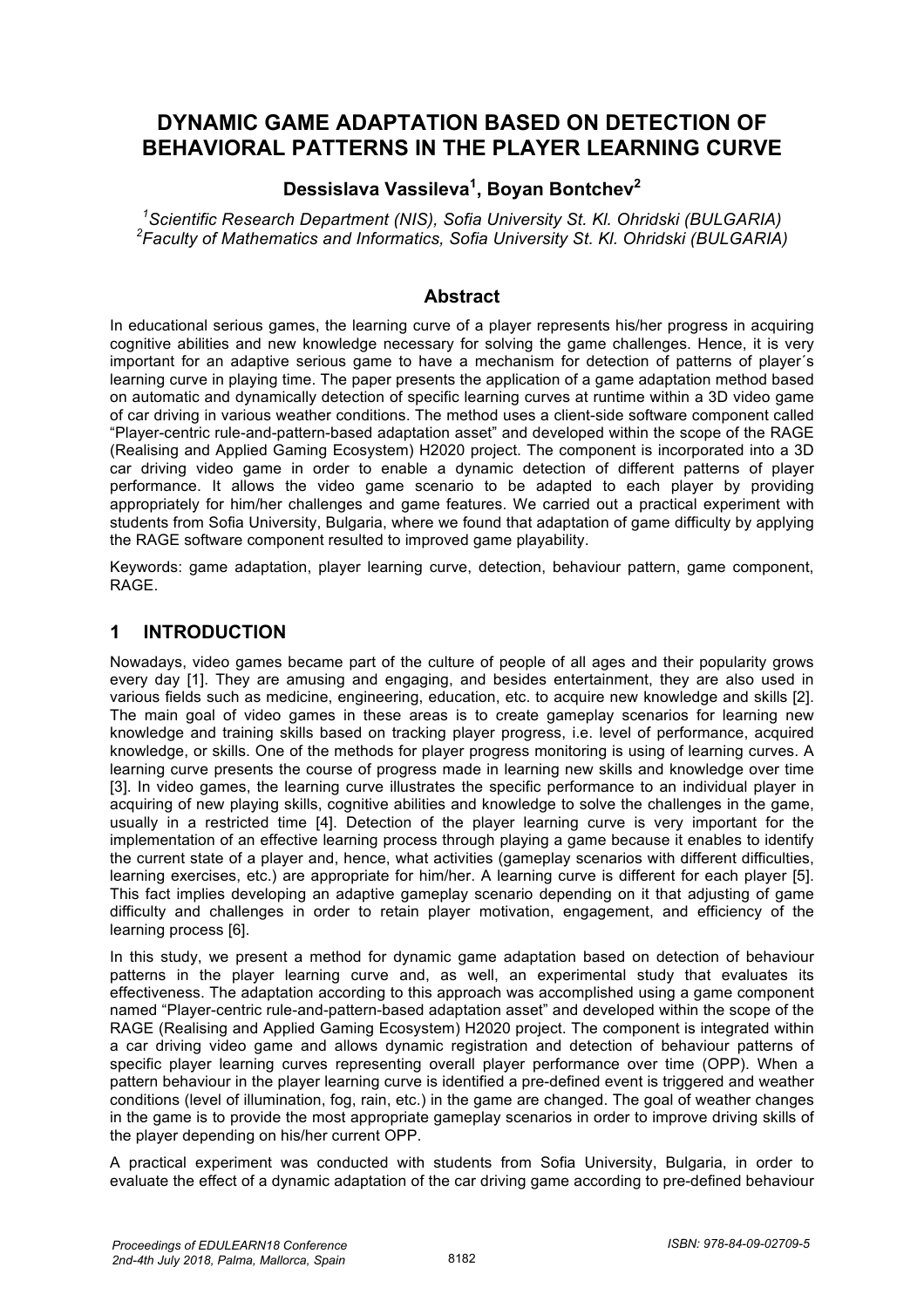patterns that are detected at runtime by the RAGE game component. The practical experiments include identification of characteristic patterns in individual learning curves and, next, using the dynamic pattern detection for tailoring some features of the game having impact on OPP. Thus, the experimental study consisted of two stages. In the first stage, we identified specific patterns repeated in individual learning curves while students played a car driving video game without adaptation. During the second stage, students of the study group played the same game but adapted by means of patterns in individual learning curves detected through the RAGE "Player-centric rule-and-patternbased adaptation asset". At the same time, students of the control group played the non-adaptive version of the game. After the game session, participants completed a post-game questionnaire about their gaming experience and the impact of adaptation over player satisfaction, perceived learnability and effectiveness, immersion in the game world, motivation, and emotional state of the individual player. Results of conducted experiment demonstrate preferences of students to the car driving game adapted by applying the RAGE game asset for detection of behavioural patterns in the player learning curve. According to students' opinion, the adapted version of the game is more immersive, engaging and effective. The found results provide an answer to the main research question: How behavioural patterns of player performance can be found in the player learning curve in a more complex online 3D video game in order to be applied for a straightforward player-centric adaptation leading to an improved game playability?

# **2 MOTIVATION**

The present research aims at automatic detection of the learning curve reflecting player performance achieved at runtime of playing a 3D video game for car driving at various weather conditions. The dynamic detection of learning curve patterns is very important because the game adaptation based on learning curve patterns is more adequate and reasonable than that one based on metric thresholds. The section briefly outlines the methods of using player-centric adaptation of difficulty in video games and introduces the concept of learning curves used in terms of serious games.

### **2.1 Player-Centric Adaptation in Video Games**

The most important goal for each one video game is to provide to players high level of fun and enjoyable experience. It can be accomplish trough keeping balance between available challenged game situations and skills of the player to deal with them. When this balance is achieved the player is fall in the zone of flow. Mihaly Csikszentmihalyi [7] introduced the concept of flow – the state in which people immerse themselves fully in doing their favorite activities. The concept consists of eight important elements of flow, namely:

- 1 clearly defined goals,
- 2 balance between ability level and level of challenging activity,
- 3 direct and immediate feedback,
- 4 high degree of concentration on executed task,
- 5 feeling of self disappears with deep but effortless involvement while being in flow but emerges stronger afterwards,
- 6 transformation of time,
- 7 sense of personal control without worries about failures and, finally,
- 8 intrinsic rewards.

However, different players are impressed by different things, in different ways, and in different game periods. To let game developers to be able to adapt the game according to player personal expectations and needs, the last have to be monitored and analyzed including player behavior, achievements and emotional state in playing time. Basically, there are three gameplay adaptation options implemented through dynamically changes in the player character, in the non-player characters, or in the game world (e.g. game environment, conditions, rules, graphics, etc.) [8]. Moreover, methods and techniques from player-centric games can be used successfully for this goal.

Player-centric adaptive games adapt game mechanics and environment depending on the player model. Usually, the player model is composed of three main players' behavioural features – cognitive and emotional issues, and player preferences. Other factor important for adaptation in the player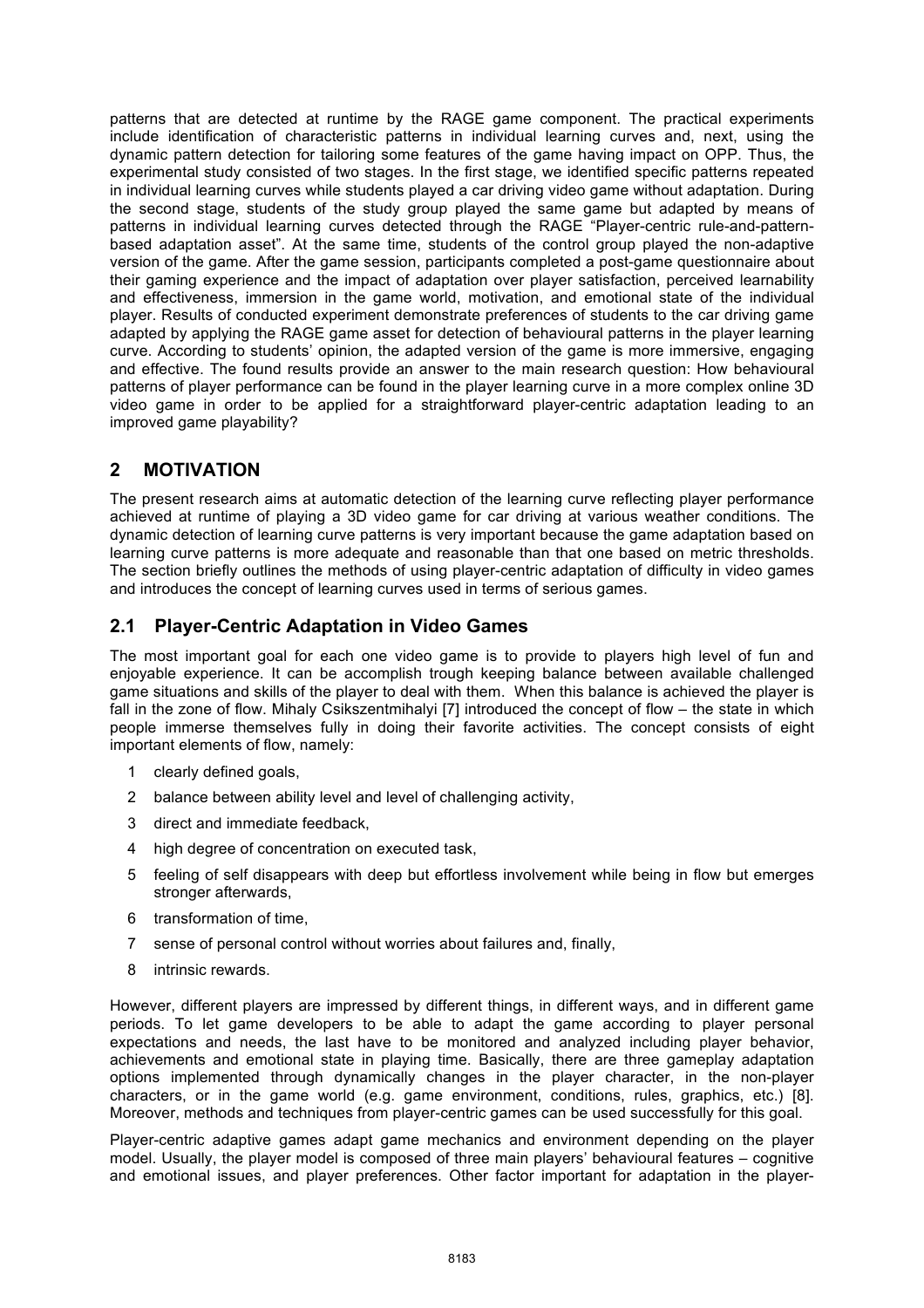centric adaptive games is the player performance. In order to be the game adaptation more effectiveness, the player model have to be able to be modified. Thereby, changes in the player behaviour and/or player performance can result to changes in the player model that can lead to changes in the adaptation mechanism. This requires the implementation of a dynamic model of the player and constant monitoring of current player interactions, emotional status and acquired skills [6]. Thus, simultaneously, the video game and the player will be responsive to affective interactions between themselves in an affective feedback loop. Novak et al. [9] summarized the main three points of game adaptations related to the affective video games:

- supporting adaptive tasks or game situations game objectives can be assigned explicitly as a game task or implicitly in the game scenario;
- tailoring of game difficulty level it must be in accordance with the current player's abilities and, thus, he/she to be in the zone of optimal playing experience;
- adjustment of game graphic elements it includes an adaptation of audio-visual effects such as level of intensity of light, appearing in fog, user interface, etc.

# **2.2 Learning Curves**

The psychologist Hermann Ebbinghaus [10] for the first time introduced the term "learning curve" when he conducted an investigation related to human memory and recall. Ebbinghaus examined the reasons for less forgetting if learning is retrieved and repeated at regular intervals. In this research he found that the recalling process is more effectively when frequency of repetition is distributed in an appropriate interval instead of presenting of learning material as a long sequence of information. He used a curve called "*learning curve"* in order to represent graphically forgetting processes. Where the learning curve is steep, the learning process and acquisition of knowledge is fast.

Initially, the concept learning curves appeared only in the educational and behaviour psychology, however, now it is widely used also in other areas like economics, statistics, video games, etc. Theodore Wright [11] followed the same approach like Ebbinghaus for presenting the impact of training over total cost of a unit in aircraft industry through a graphic called "*experience curve*". Learning curve is known, as well as, "progress curve", "improvement curve", "efficiency curve", "forgetting curve", etc., but in fact these terms are synonyms.

Learning curves are highly used in educational serious games and technology enhance learning systems. They provide a visual representation of the ratio between the time spent by players or learners on gaining new learning material and cognitive abilities (shown on the horizontal x axis) to acquired knowledge and skills to solve the challenges of the game (shown on the vertical y axis). The concept of learning curves provides an effective way for defining or predicting how much time might be necessary for attaining particular competence. Depending on conditions of conduction of the learning process (level of proficiency of the learner, motivation of the learner, difficulty of learning material, etc.), there are four types of learning curves: diminishing-returns learning curve, increasing returns learning curve, increasing-decreasing return learning curve, and increasing-decreasing-return learning curve [12].

It is crucially important for the learning process, both the game designer and educational instructor to have expectation for the player performance progress and depending on his/her current results to provide dynamically a game scenario with appropriate learning task difficulty, available challenges and graphical effects. Thereby, the player will be in the zone of flow, i.e. optimal experience [13] that will lead to better immersion, greater motivation and learning performance.

### **3 METHODOLOGY**

The research method applied in the current study count on practical experiments with playing a video game with adaptation realized according to specific patterns detected automatically in the learning curve of performance shown by an individual player. After the game session, each participant was asked to fulfill online a reduced form of the Game Experience Questionnaire (GEQ) questionnaire [14].

### **3.1 Recognition of Patterns in Time Sequences**

For an automatic, run-time detection of specific patterns in the learning curve of an individual player, we applied a software component called "Player-centric rule-and-pattern-based adaptation asset"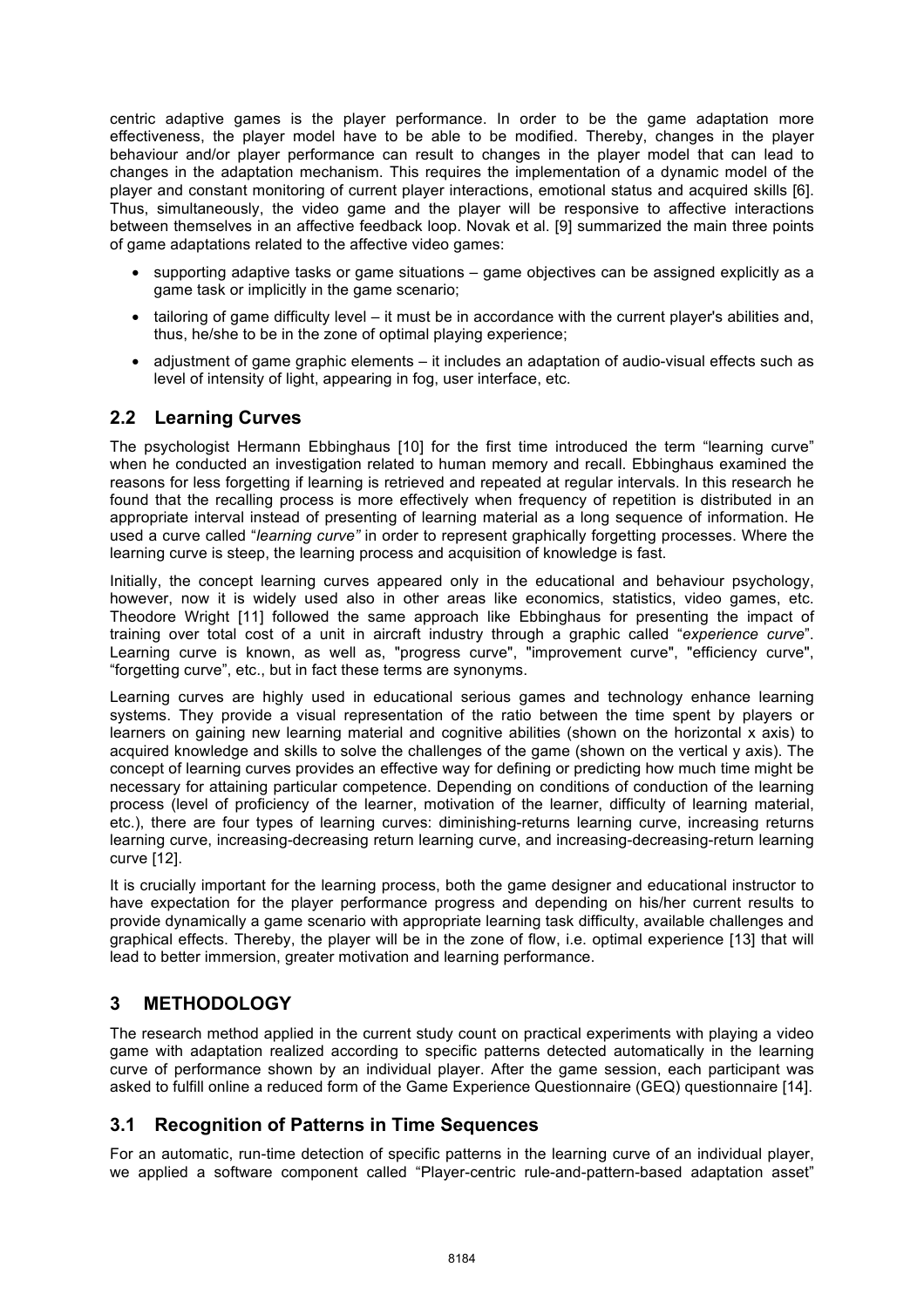developed in the scope of the RAGE (Realising and Applied Gaming Ecosystem) H2020 project [15]. The components uses a formal description of patterns and rules for on-the-fly detection of the patterns and rules within dynamically produced time sequences, e.g. within the evolution of game player performance over time. The Rule-and-Pattern-Based Adaptation component can be used for two purposes:

- 1 For monitoring of particular player-centric metrics such as regarding outcomes, emotional status and/or playing style of an individual player – by dynamic detection of specific patterns or/and rules in the curve of given player metric;
- 2 For realization of dynamical adaptation according to a specific change either of a player metric over time or of its features such as mean, deviation and moving average, within a desired time window.

The component initialization process includes four important issues:

- 1 Registration of one or more player-centric metrics or their features for monitoring within a predefined time window by the component, such as metrics regarding player's performance (knowledge and intellectual abilities), effective status (emotional experiences, feelings and motivation), playing style, etc. – the variation of the registered metrics will be analysed by the component.
- 2 Formal definition of triggering rules or patterns in evolution of a metric or its feature like mean, deviation and moving average – one or more rules or patterns of change of an already registered metric or its feature are to be defined by using a simple syntax.
- 3 Definition of adaptation event handlers for each adaptation event triggered upon specific occurrence of a rule or a pattern, a specific custom event handler should be defined in order to be executed at run-time, acting as adaptation method changing some game features regarding game mechanics, dynamics and aesthetics [16].
- 4 Setting the global time and time window at the software component the game developer can set/reset the internal timer at any time in order to synchronize it to the game engine.

The formal definition of triggering rules or patterns includes name of the rule/pattern, metric associated with the rule/pattern (a metric can be associated with more than one patterns), optional metric feature (e.g., mean or moving average), sequence/interval of moments of time, and a sequence of values related to metric value. The last two sequences can be absolute, relative, or rule based [15]. As well, the formal definition may include a fitting line determining a range, where metric values may vary. The fitting line consists of following two properties:

- Accuracy (confidence interval) represents the maximal deviation of the registered game metric values from the expected pattern.
- Recall (confidence level) represents the percentage of all registered game metric values that have to be within the defined range.



*Figure 1. Pattern example of player performance increasing with 20% each second for a period of 5 seconds [14].*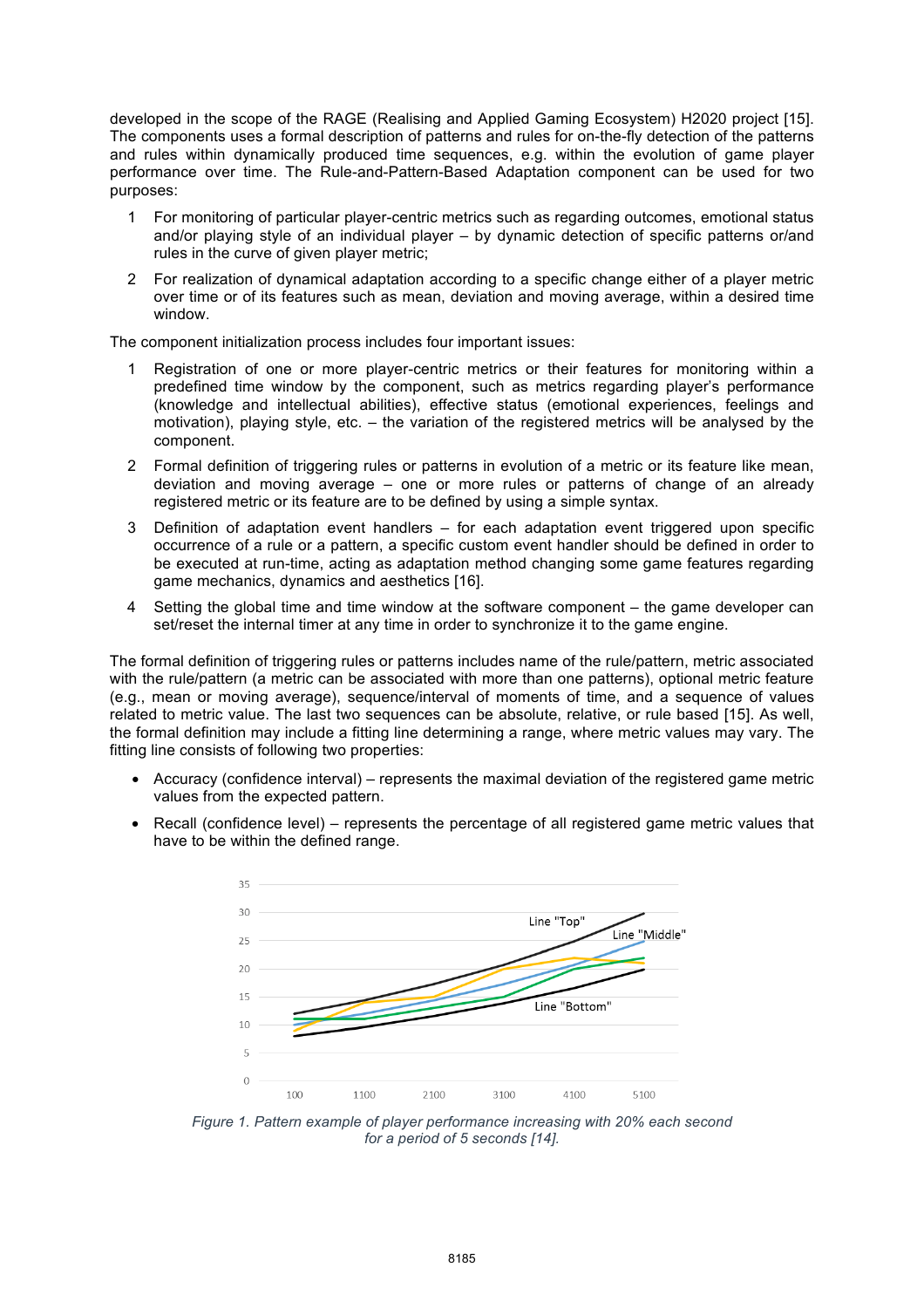Fig. 1 presents a pattern example of player performance (the blue line) that increases with 20% at each second, for a period of 5 seconds, defined with accuracy 80% (represented by the top line with 20% over the blue pattern line, and by the bottom line with 20% below the blue line) and confidence level 100% (i.e., with no outliers).

The Player-centric rule-and-pattern-based adaptation component can be easily integrated into any video game either as a client-side or as a server-side component, by using its DLL and API [17]. When the initialization process is finished and the game starts, initially, the game asset receives as input registration requests of player-centric metrics. The metric represent a property of the player such as individual performance (as in the case of this article), emotional status, playing style, etc. Each metric is associated with one or more patterns modelling a game event (e.g. increasing player outcomes) and defined by simple formal definitions of rules. The goal of these rules is to be set variation of values of metrics during the playing time and they are defined by simple but powerful syntax. Moreover, each pattern can be associated with a feature, such as average or moving average within a desired time window.

# **3.2 An Online Video Game Simulating Car Driving**

The Player-centric rule-and-pattern-based adaptation component was integrated within an online 3D car driving video game in order to detect dynamically specific player learning curves representing the overall player performance (OPP) over time [14]. The objective of the game is to drive a car with a minimum number of accidents at the highest possible speed, taking into account different driving conditions such as low visibility due to fog and driving shortly before dusk, and a slippery road due to rain (fig. 2). The speed is displayed on the speedometer and the progress of the current lap is represented by a growing green circle around the speedometer. The control of the vehicle is with the arrow keys. There are no penalty points for accidents; however, committed accidents affect OPP. In fact, OPP depends on average velocity, number of accidents, and their impact on the vehicle (measured by sinus of the angle between the car direction vector and the hit body orientation) [15]. The evolution of OPP (raw values or it moving average) forms a learning curve and is specific for each player but depends strongly on the curves on the road ad, as well, on the applied driving conditions such as fog, rain, and nightfall.



*Figure 2. Views of the game prototype – driving in good weather (left) and in a foggy, rainy day (right).* 

The game requires a passage of three turns (laps) of a road containing different type of curves. At each next turn, weather conditions and illumination worsen, making driving increasingly difficult. On the first turn, the player enjoys sunny daylight and nice clear weather. On the second lap, a fog appears and the visibility decreases. On the last turn, driving is at rain and the road becomes slippery and darker. Therefore, each turn represents a higher level in the game providing higher playing difficulty. Within the second and the third level (i.e. driving turn), the game apply adaptation of some game mechanics (friction to the road at the rain, or/and visibility at the fog, or/and illumination at nightfall). These game mechanics are adjusted to the learning curve of the individual player, namely by detection of specific patterns of OPP pointing out to a trend of changing the player outcome over time.

We conducted preliminary experiments with the game for detection of type of possible learning curves and patterns of the evolution of the moving average of OPP and its mean and moving average for each one driving turn (level). During the experiments, we found three main types of specific patterns of increase and decrease of moving average in a 10s time window: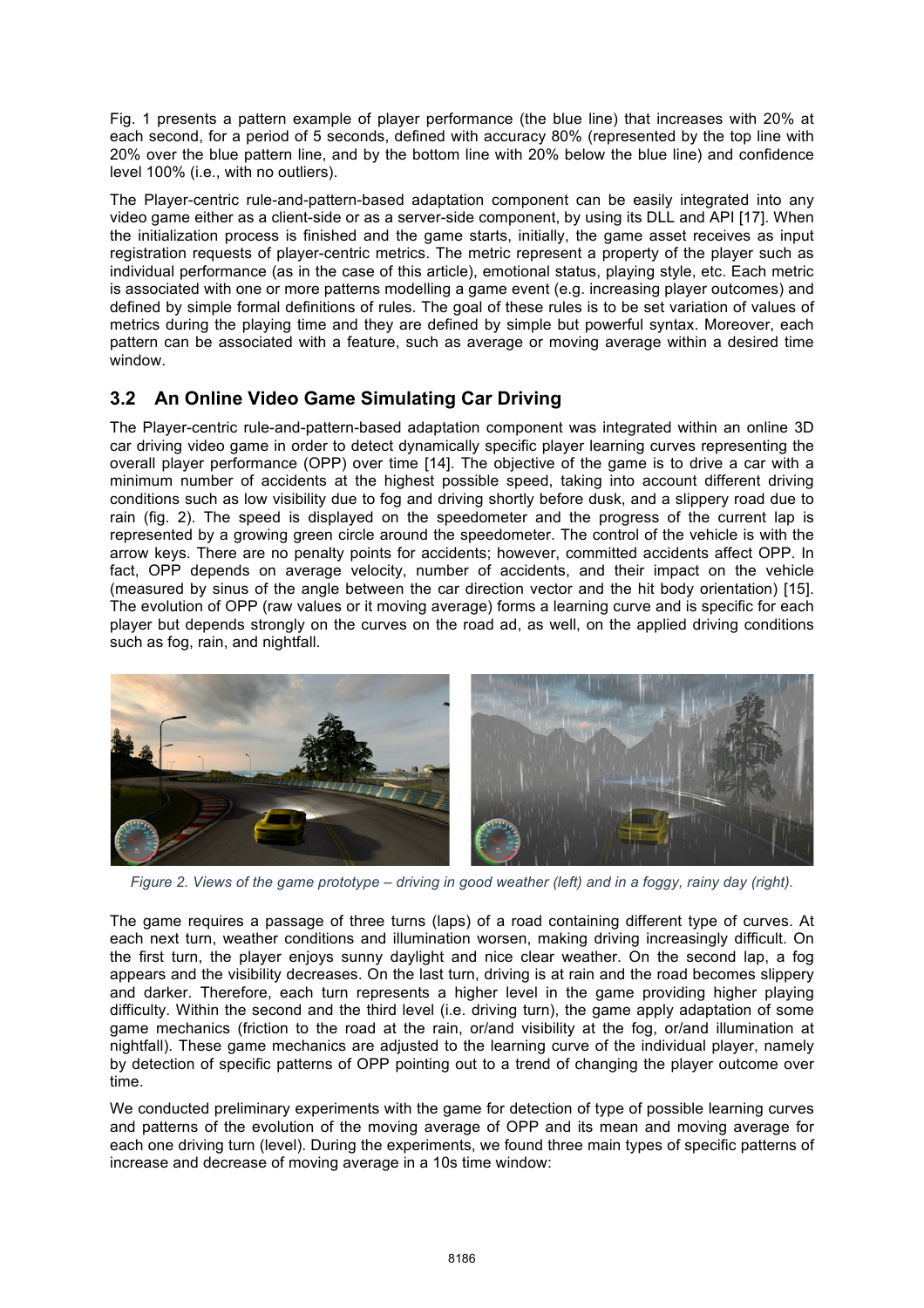- 1 Strong increase/decrease representing a change (increase or decrease) in OPP progression with 80% for a period of 10 seconds;
- 2 Moderate increase/decrease means a change of OPP with 40% for a period of 10 seconds;
- 3 Slow increase/decrease for cases of a change of OPP with 20% for a period of 10 seconds.

It was interesting that we detected the same patterns during driving at various road conditions, i.e. during all the three turns of the road. This allowed us to apply the events triggered for the detected patterns for adaptation of the mechanic of the game. In order to maintain the player in flow (i.e. in a state of optimal gaming experience) [13], we adjusted the game difficulty as follows:

- In cases of a detected pattern of moderate (or strong) increase of OPP, we increased the game difficulty by 10% (or 20%) until reaching the maximum game difficulty;
- In cases of a detected pattern of moderate (or strong) decrease of OPP, we decreased the game difficulty by 10% (or 20%) until reaching the maximum game difficulty.

Thus, we adjusted game difficulty stepwise – by 10% for a moderate change and by 20% for a strong change in OPP, in order to realize a smooth transition to the new difficulty. The changes of difficulty included variation of density of the fog and of the rain, adjusting the light and the slipperiness of the road.

### **3.3 Experimental Procedure**

For conducting the practical experiments, the adaptive video game was built for both the Web browsers (available at a Web page with instructions how to play) and Windows platform (available for downloading as a desktop executable). Both the versions supported server-side logging each second of the player metrics (i.e., OPP and the impact of eventual accidents), found patterns, and triggered adaptation events. The participation was entirely anonymous and voluntarily. Freelancers were invited to participate the study by sending emails. They had the option to play the game either through a Web browser with a Unity plugin, or as a downloadable file. They were asked to play at least one game until the end (i.e., to finish the third level) before to fulfill online a reduced form of the Game Experience Questionnaire (GEQ) questionnaire [14] plus several additional questions about estimation of the game adaptivity. The GEQ questions were 36 (all translated in Bulgarian) and asked issues about competence, immersion, flow, tension, challenge, and positive/negative affect felt by the player during playing the car driving game.

We followed the same procedure for practical experiments with a non-adaptive version of the same game, in order to have a control group of participants allowing us to find eventual differences in reported game experience. Participants of both the control and study groups were not aware of which game version they play with – adaptive or non-adaptive.

### **4 RESULTS**

The section presents some of the initial results of the case study exploring the dynamic player-centric adaptation of game difficulty and visual effects in the car driving video game, based on behavioural patterns detected at run time in the learning curve of individual players. The study group consisted of 24 volunteers, students at the Faulty of Mathematics and Informatics and Sofia University, Bulgaria, participating the experiment following the procedure described over. They had good gender balance – 11 boys and 13 girls, at average age of M=22.2667 years (SD=3.7239). The majority of them reported to have some gaming experience: for the Likert scale from '1 – I have never or rarely played video games', up to '5 – I play quite often video games', we received answers with M=3.5 with SD=1.2854. The preferable game genre appeared to be action/adventure games. On the other hand, we invited volunteers with similar age profile, gender balance, and gaming experience to join a control group and to test the non-adaptive version of the same game. Participants of both the group played the game (adaptive or non-adaptive) online and, next, fill in the same questionnaire (without getting know which version of the game they have played with – adaptive or non-adaptive).

As explained, the adaptation of the game difficulty was combined with adjusting some audio-visual effect such as density of fog and rain and intensity of daylight. All the changes of game mechanics resulted from patterns found in the learning curve of the moving average of OPP of an individual player. Fig. 3 presents a graphic of the evolution of OPP for the three levels of the game, the changes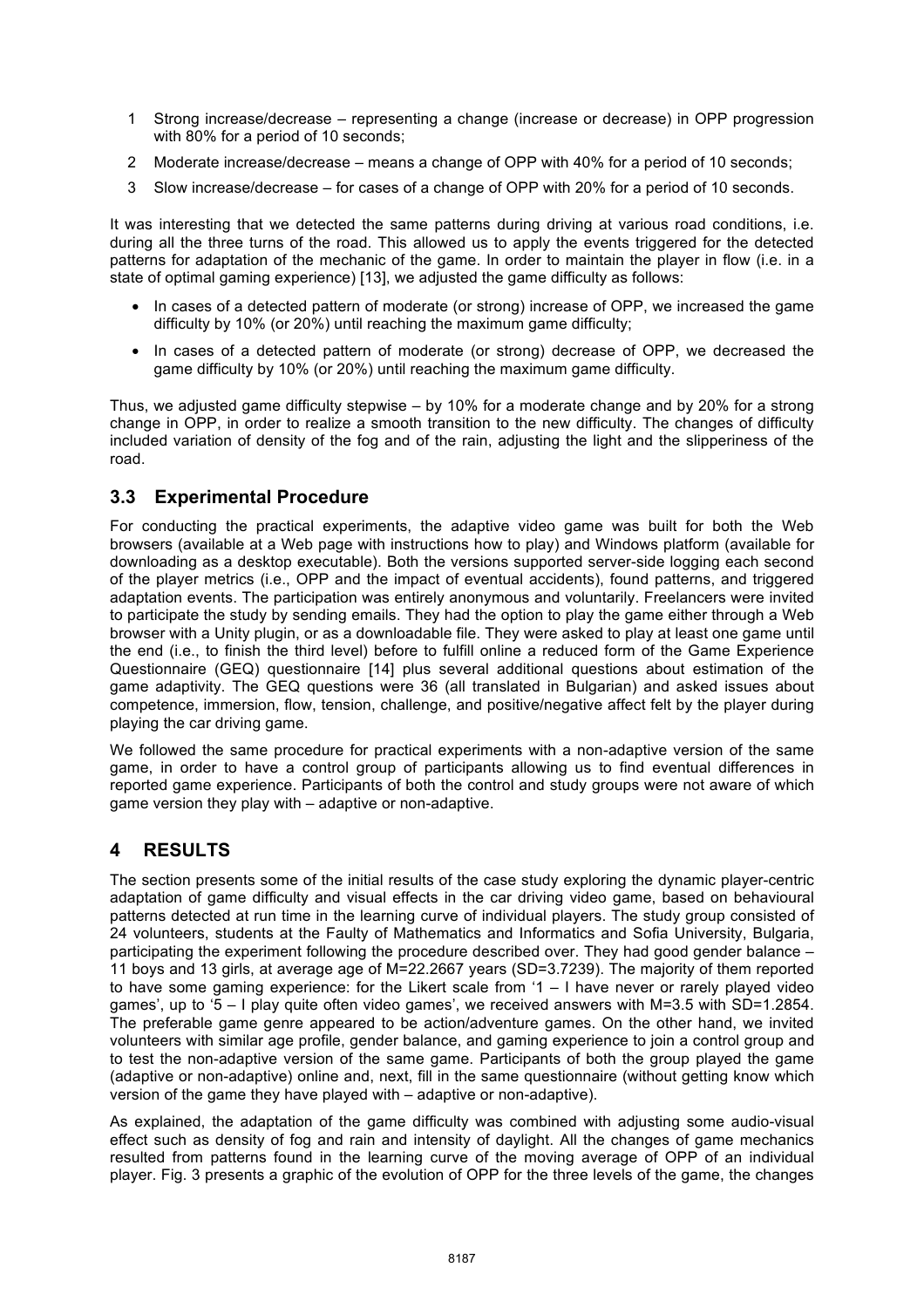of its moving average calculated for a 10s period of time (the blue dotted line), and patterns of slow, moderate and strong increase (INCR) or decrease (DECR) of the moving average of OPP (as explained in section 3.2). Just for illustration, the patterns are shown as values of 10 (slow), 20 (moderate) and 30 (strong) change of the OPP moving average. Only patterns of moderate and strong change are taken in consideration by invoking changes in game mechanics as explained in 3.2. All the patterns are applied for the moving average rather than the raw OPP time sequence as far as the raw sequence is not smooth and has for some times sequences of strong up's and down's, which hampers detection of the patterns. In fact, all the strong falls of OPP are due to accidents (collisions of the car into the containment), which decrease OPP due to a reduction of velocity and collision impact.



*Figure 3. OPP, its 10s moving average, and found patterns for one of the players.*

The player of both the study and control group played one or more game sessions respectively with the adaptive or non-adaptive version of the car driving video game. Next, they answered the questions of the same online questionnaire. Table 1 presents results about the game experience in adaptive and non-adaptive video games applying a 5-level Likert scale (). The values of mean (M), standard deviation (SD), and standard error (SE) were obtained for the seven indicators of gaming experience, namely positive affect, competence, immersion, flow, tension, challenge, and negative affect. The mean value of each indicator for both the adaptive or non-adaptive games was calculated as an average of the mean values of the corresponding questions about the component [14]. The last row of the table provides the differences between the respective means for both the adaptive or non-adaptive games. All the differences are statistically significant at p-value less than 0.001. While all the differences are greater than almost half a Likert point, which provides an eloquent evidence for the benefits of the game adaptation based on behavioural patterns found in the learning curve of the player. The highest differences appeared to be for competence, positive affect, and tension. Unlike all the differences reported in table 1, these ones regarding the mean values of tension and negative affect are negative, which is another prove of the benefits brought by the adaptation – the adaptive game creates less feeling about tension and negative effect than the non-adaptive one. Therefore, the adaptation of game difficulty was reported to improve substantially all the GEQ indicators.

| <b>Experience</b><br><b>Statistic</b> | <b>Positive</b><br><b>Affect</b> | Competence | <b>Immersion</b> | <b>Flow</b> | <b>Tension</b> | Challenge | <b>Negative</b><br><b>Affect</b> |
|---------------------------------------|----------------------------------|------------|------------------|-------------|----------------|-----------|----------------------------------|
| (adapted game)<br>м                   | 3.6500                           | 3.3417     | 3.5069           | 2.9417      | 2.0417         | 3.1583    | 2.0583                           |
| SD                                    | 0.6359                           | 0.4353     | 0.6207           | 0.7494      | 0.8108         | 0.7575    | 0.8657                           |
| SE                                    | 0.1298                           | 0.0889     | 0.1267           | 0.1530      | 0.1655         | 0.1546    | 0.1767                           |
| M (non-adapted game)                  | 2.8627                           | 2.2641     | 2.8375           | 2.462       | 2.7616         | 2.6617    | 2.6384                           |
| <b>Difference</b>                     | 0.7873                           | 1.0776     | 0.6694           | 0.4797      | $-0.7201$      | 0.4966    | $-0.5801$                        |

*Table 1. Results about the game experience in adaptive and non-adaptive video games.*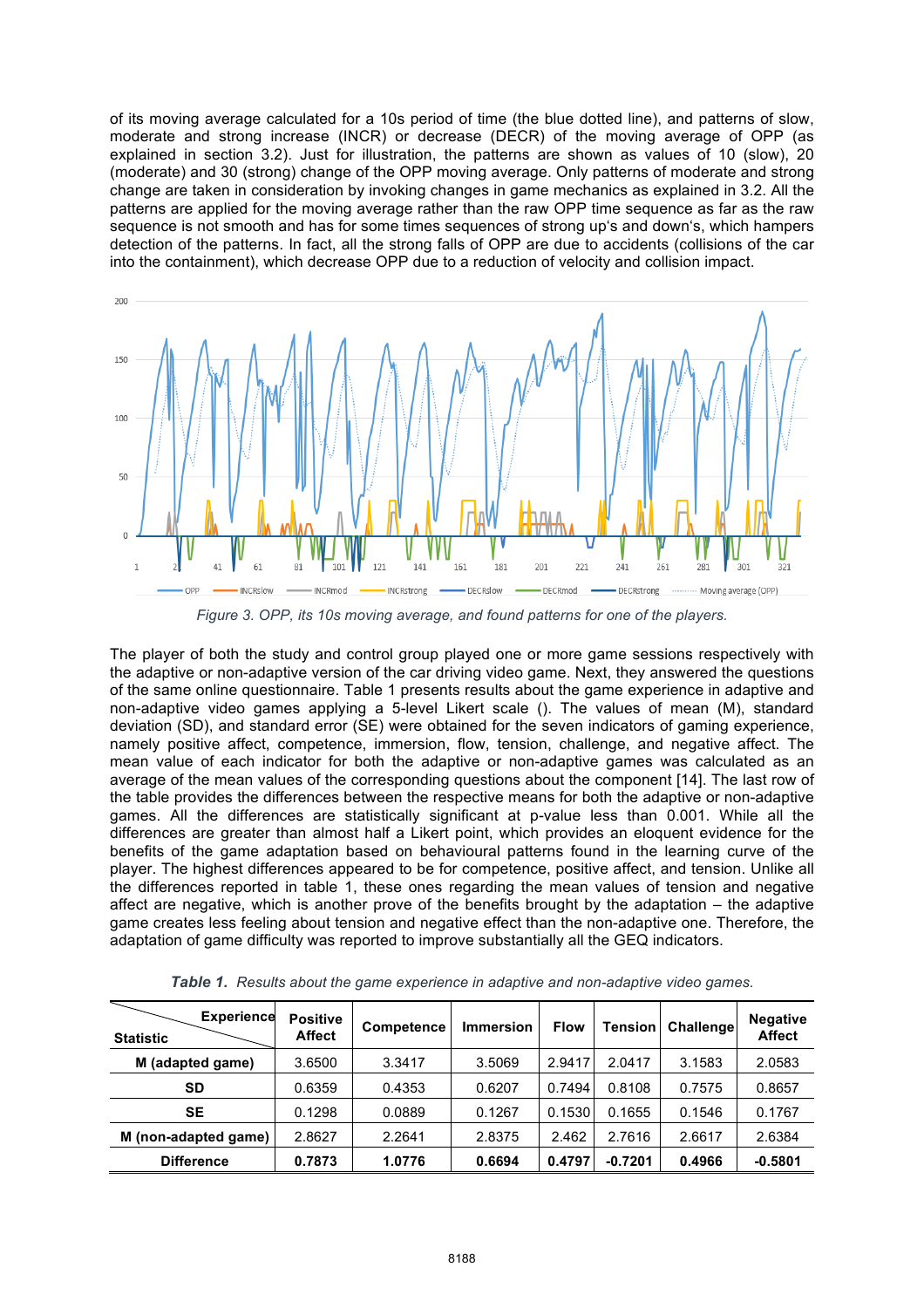Next to the GEQ questions, we asked players about their estimation of the game adaptivity. The first question of this group asked if the player did really feel the adaptation of game difficulty. Fig. 4 provides the distribution of the answers upon 5-level Likert scale, for the players of the adaptive car driving game. As shown in the chart, about one third of the respondents reported level "5 - definitively yes" and another half of them approve having realized the adaptivity al level "4 – rather yes". The results prove the tangible effect of the adaptation based on patterns found in learning curve of the player.



*Figure 4. Level of perceived adaptation of game difficulty.*

Next six questions of the questionnaire addressed the perceived impact of the game difficulty adaptation over the player character measured by means of the same Likert scale. Fig. 5 represent bar charts for the results about the adaptation impact over the player character addressed by six components:

- Player satisfaction degree of fun, disappointment and attractiveness of playing);
- Perceived learnability ability for acquiring learning skills);
- Perceived effectiveness time to achieve the goal upon a balance between skills and challenges that need to be overcome)
- Immersion in the game world;
- Motivation including issues such as encouragement, curiosity, and perceived selfimprovement during the play;
- Emotional state of the individual player.

All these impacts are reported to be rather high especially the influence over the satisfaction and the emotional state of the player. The smallest impact was reported over game learnability, which probably has to do with the genre of the experimental game. Most probably, experiments with real educational game will provide different results about enhancement of learnability thanks to game adaptation.



Impact of the adaptation over the player character

*Figure 5. Evaluation of the impact of adaptation of game difficulty over the player character.*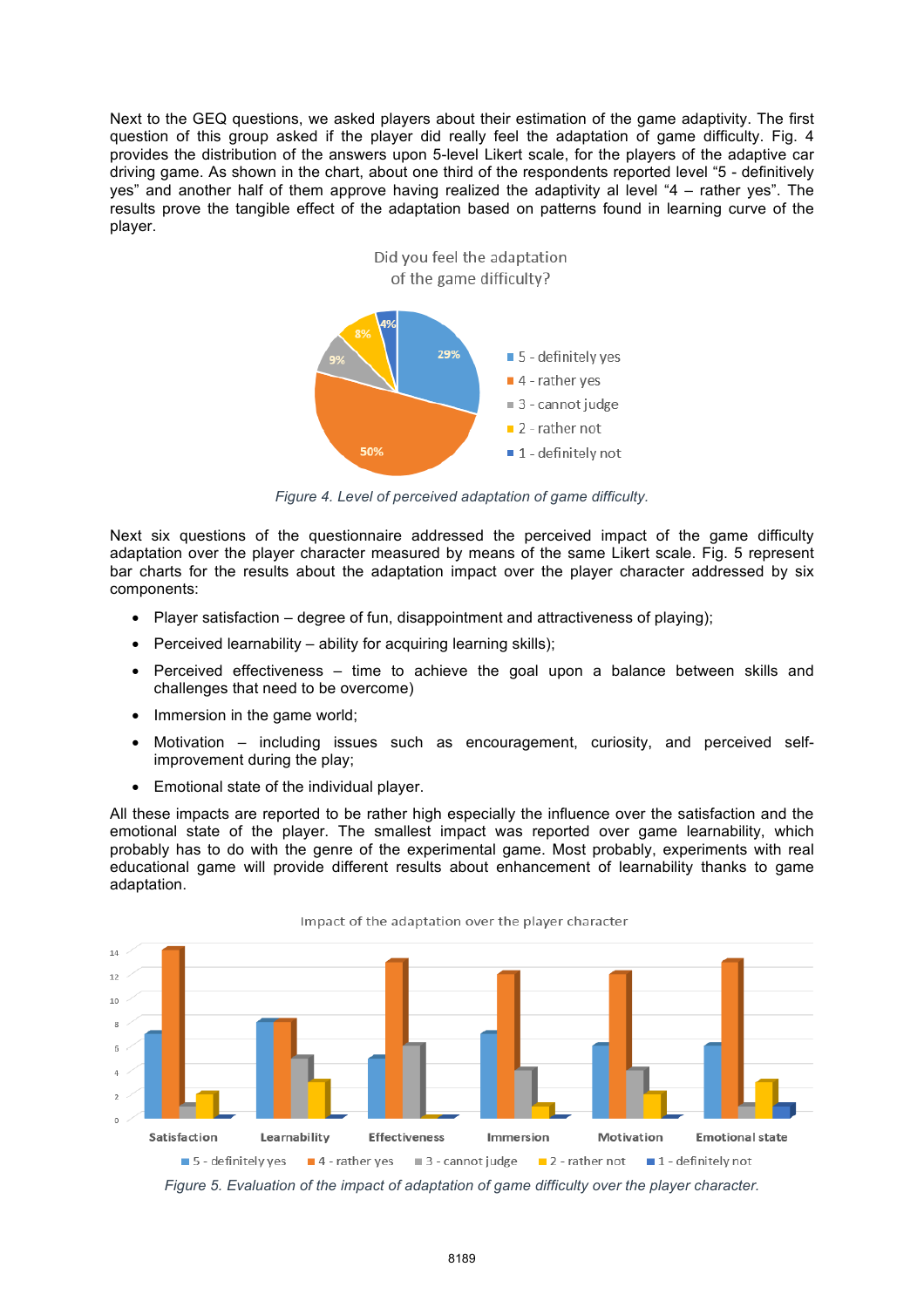# **5 CONCLUSIONS**

Adaptation of difficulty in digital games continues being a challenge, while promising many benefits such as better gaming experience, higher engagement, and better motivation to play the game [4, 9]. Such adaptation can be realised based on three main types of player-centric indicators: outcomes of the individual player (i.e. his/her achievements during the play), emotional state (emotions and/or arousal), and playing style [6]. The paper represented an easy and straightforward way of dynamic tailoring game difficulty in a car driving 3D video game based on automatic detection of patterns in the learning curve of the overall player performance. Game adaptation based on such learning curve patterns seems to be more effective and reasonable than that one based on metric thresholds due to the fact player performance varies from player to player – one cannot fix given performance level as global thresholds valid for all the players. At the same time, the adaptation applying learning curve patterns appears to be much easier for realization than tailoring game features according to emotional state or playing style, that need to be recognized by other player metrics [18]. As well, usage of components such as the RAGE "Player-centric rule-and-pattern-based adaptation asset" makes the adaptation process very simple and efficient.

The paper reported some optimistic results about an improved gaming experience thanks to applying adaptation based on learning curve patterns. The responses to the GEQ questionnaire revealed statistically significant improvements over all factors of game experience compared to the nonadaptive version of the same game, namely over the positive affect, competence, immersion, flow, tension, challenge, and negative affect. Besides that, the survey proved significant enhancements over the player satisfaction, perceived learnability and effectiveness, immersion in the game world, motivation, and emotional state of the individual player.

Further analyses are needed in order to find the changes of the game parameters and achieved results by each individual player, such as average velocity and OPP, total number and impact of committed accidents, and time for finishing the game. These parameters have to be studied for both the adaptive and non-adaptive versions of the game. As well, the adaptation of difficulty applying learning curve patterns should be compared to affect-based adaptation in order to find out the benefits of these different ways of tailoring the difficulty in video games.

### **ACKNOWLEDGEMENTS**

The research leading to these results has received funding from the EC H2020 project RAGE (Realising an Applied Gaming Eco-System), Grant Agreement No. 644187, and from and the APOGEE project, funded by the Bulgarian National Science Fund, Grant Agreement No. DN12/7/2017.

# **REFERENCES**

- [1] S. Egenfeldt-Nielsen, J.H. Smith, and S.P. Tosca, "Understanding video games: The essential introduction", *Routledge*; 2015.
- [2] C. S. Green, R. Li, and D. Bavelier, "Perceptual learning during action video game playing", *Topics in Cognitive Science*, 2(2), pp.202–216, 2010.
- [3] E. Stump, "All about learning curves", *Society of Cost Estimating and Analysis Conference Paper, Galorath Incorporated., El Segundo, CA*, pp. 1-78, 2002.
- [4] F. Bellotti, R. Berta, A. De Gloria, and L. Primavera, "Adaptive experience engine for serious games", *IEEE Transactions on Computational Intelligence and AI in Games*, 1, no. 4, pp.264- 280, 2010.
- [5] C. Linehan, G. Bellord, B. Kirman, Z. H. Morford, and B. Roche, "Learning curves: analysing pace and challenge in four successful puzzle games", *Proc. of the first ACM SIGCHI annual symposium on Computer-human interaction in play*, ACM, pp. 181-190, 2014.
- [6] B. Bontchev, "Adaptation in Affective Video Games: A Literature Review", *Cybernetics and Information Technologies*, Vol. 16, No 3, pp.3-34, DOI: 10.1515/cait-2016-0032, 2016.
- [7] M. Csikszentmihalyi, "Flow: The Psychology of Optimal Experience", *Harper Perennial*, London, 1990.